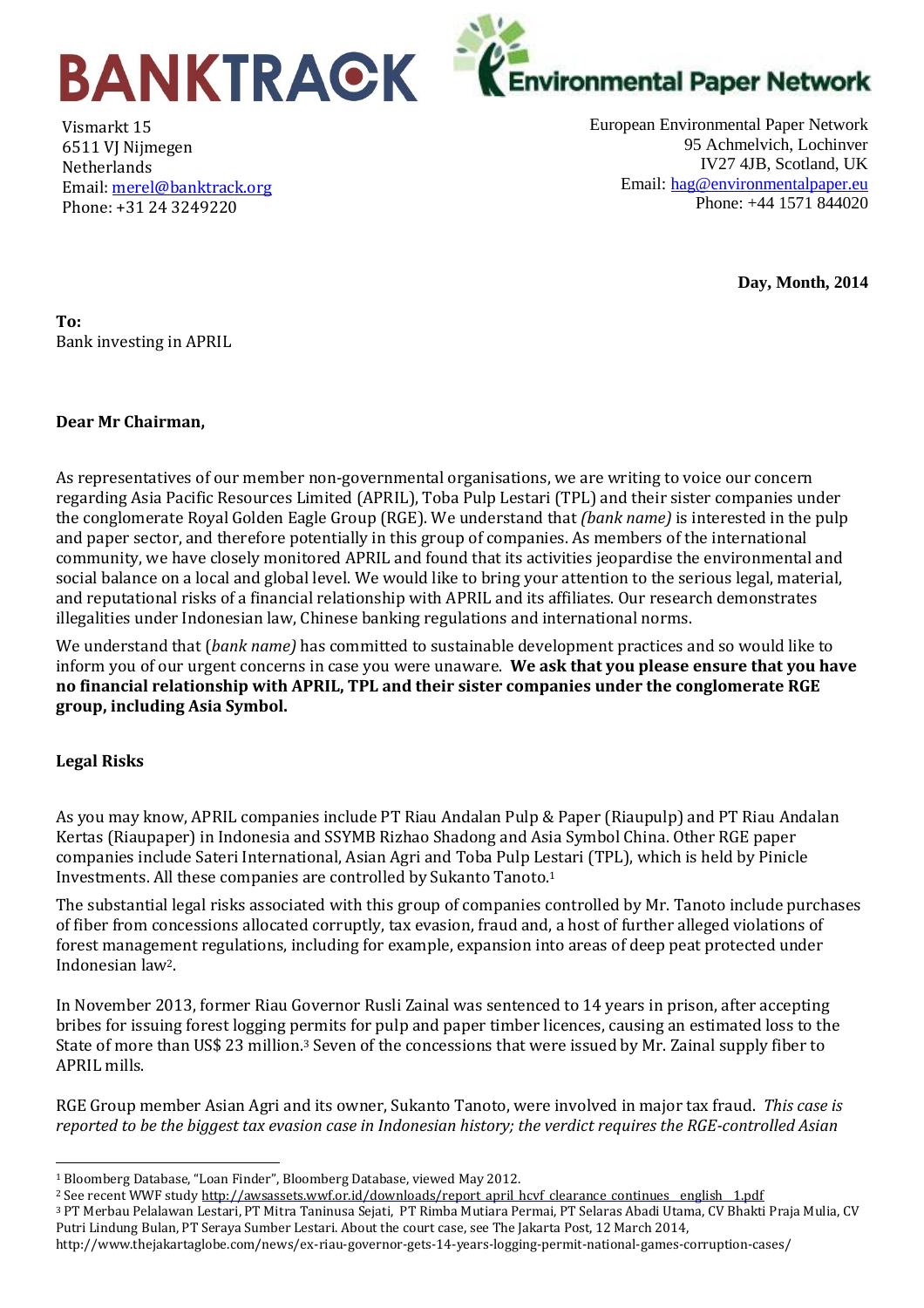*Agri Group, to pay fines of US\$ 448 million.* A number of company officials were sentenced with up to 11 years in prison.<sup>4</sup> Unanswered questions include whether these business practices constitute money laundering, and whether they are pervasive throughout the RGE group.

## **Environmental and Social Risks**

In addition to material risk posed by legality concerns, the group of companies controlled by Mr. Tanoto is linked to social and environmental controversy that poses significant reputational risk to investors. APRIL and Toba Pulp Lestari operate pulp mills in Sumatra, Indonesia, where their activities over many years have had serious impacts on local communities. Forest concessions were granted for industrial exploitation without the free, prior and informed consent (FPIC) of the people with legitimate claims on the land; many of these communities are dependent on the forest resources for their livelihoods. This situation has led to significant social conflict and human rights violations. With the Constitutional Court ruling "MK 35" last year, there is also a material risk that areas in concessions allocated to APRIL, TPL and their suppliers were in fact illegally appropriated from indigenous communities.

APRIL and TPL holdings and suppliers are having profound negative impacts on biodiversity and the climate. Many concessions supplying the mills owned by Mr. Tanoto are in areas representing some of the last refuges for the critically endangered Sumatran elephant<sup>5</sup> and Sumatran tiger, $6$  and forest clearance of these areas forces these species closer towards extinction.

In addition, drainage of deep peat soils both for natural forest clearance and for plantation establishment is an issue of global concern due to greenhouse gas emissions: a study released by the University of Helsinki shows that APRIL's Acacia plantations on peatland in Sumatra release around 80 tonnes of carbon dioxide per hectare per year.7 Other concerns include the continued subsidence of peatland areas, caused by drainage, leading to longer terms risks of flooding and inundation.

In April 2014 a Sumatra based NGO group identified clearcutting by the APRIL supplier PT Triomas Forestry in the carbon-rich peatlands of the Kampar Peninsula (Riau, Sumatra). This included the illegal logging of endangered tree species which are protected by national legislation and international conventions. In May 2014, WWF released a report detailing forest clearance on protected peatland in East Kalimantan by an APRIL supplier, PT. Adindo Hutani Lestari (AHL).<sup>8</sup>

In 2010, APRIL increased its production capacity of one million tonne/year at its pulp mill in Rizhao, China.9 By the end of 2014 APRIL is expected to have a total capacity of 2,550,000 tons per year at this mill. Increasing capacity requires a correspondent increase in demand for wood fibre, with a consequent increase of deforestation in the absence of established plantation sources.

On 28 January 2014, one company in the group, APRIL, announced a new Sustainable Forest Management Policy, including a commitment to cease sourcing fibre from natural forests.<sup>10</sup> Unfortunately this policy does not adequately address the huge environmental and social impacts by the company, nor stop its involvement in deforestation. APRIL admits that it will continue to use natural forest fibre until the start of 2020. Furthermore, the policy doesn't apply to other companies in the group of companies controlled by Mr. Tanoto.

https://helda.helsinki.fi/bitstream/handle/10138/34598/Jauhiainen\_etal\_2012\_bg\_9\_617\_2012.pdf?sequence=2 <sup>8</sup> Eyes on the Forest, APRIL violates its new sustainability policy, say Kalimantan NGOs

http://www.eyesontheforest.or.id/?page=news&action=view&id=730

 $\overline{a}$ 

<sup>4</sup> The Jakarta Globe, 29 December 2012, see http://www.thejakartaglobe.com/archive/asian-agri-ordered-to-pay-back-tax/563 <sup>5</sup> Uryu et al., Deforestation, Forest Degradation, Biodiversity Loss and CO2 Emissions in Riau, Sumatra, Indonesia, WWF Indonesia Technical Report, Jakarta, Indonesia, 2008, http://assets.panda.org/downloads/riau\_co2\_report\_\_wwf\_id\_27feb08\_en\_lr\_.pdf <sup>6</sup> Uryu et al., Deforestation, Forest Degradation, Biodiversity Loss and CO2 Emissions in Riau, Sumatra, Indonesia. WWF Indonesia Technical Report, Jakarta, Indonesia, 2008, http://assets.panda.org/downloads/riau\_co2\_report\_\_wwf\_id\_27feb08\_en\_lr\_.pdf

<sup>7</sup> J. Jauhiainen, A. Hooijer, and S. E. Page, Carbon dioxide emissions from an Acacia plantation on peatland in Sumatra, Indonesia, University of Helsinki, 2012,

GAPETA Borneo, RPHK and WWF Indonesia-East Kalimantan, Natural Forest Clearance Continues on Deep Peat in APRIL Supplier Concession, 20 May 2014, http://awsassets.wwf.or.id/downloads/report\_april\_hcvf\_clearance\_continues\_\_english\_\_1.pdf <sup>9</sup> RISI, APRIL sets late May ramp-up at Rizhao 1 million tonne/yr pulp mill, 13 May 2010

http://woodbiomass.com/news/pulpandpaper/news/APRIL-sets-late-May-ramp-up-at-Rizhao-1-million-tonneyr-pulp-mill.html <sup>10</sup> APRIL, APRIL's Sustainable Forest Management Policy, 28 January 2004